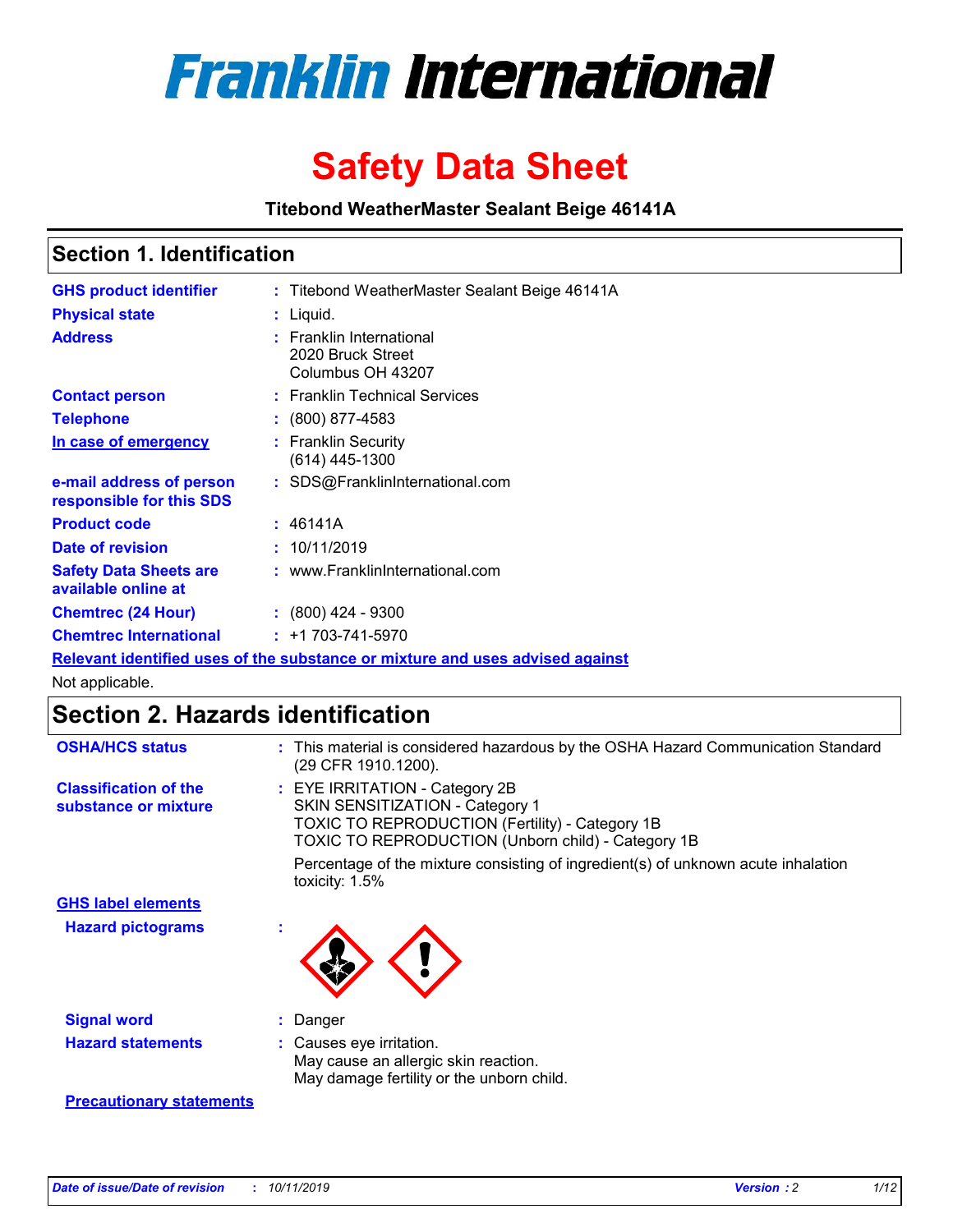### **Section 2. Hazards identification**

| <b>Prevention</b>                          | : Obtain special instructions before use. Do not handle until all safety precautions have<br>been read and understood. Wear protective gloves. Wear eye or face protection.<br>Wear protective clothing. Avoid breathing vapor. Wash hands thoroughly after handling.<br>Contaminated work clothing must not be allowed out of the workplace.                                                        |
|--------------------------------------------|------------------------------------------------------------------------------------------------------------------------------------------------------------------------------------------------------------------------------------------------------------------------------------------------------------------------------------------------------------------------------------------------------|
| <b>Response</b>                            | : IF exposed or concerned: Get medical attention. IF ON SKIN: Wash with plenty of<br>soap and water. Wash contaminated clothing before reuse. If skin irritation or rash<br>occurs: Get medical attention. IF IN EYES: Rinse cautiously with water for several<br>minutes. Remove contact lenses, if present and easy to do. Continue rinsing. If eye<br>irritation persists: Get medical attention. |
| <b>Storage</b>                             | : Store locked up.                                                                                                                                                                                                                                                                                                                                                                                   |
| <b>Disposal</b>                            | : Dispose of contents and container in accordance with all local, regional, national and<br>international regulations.                                                                                                                                                                                                                                                                               |
| <b>Hazards not otherwise</b><br>classified | : Product generates methanol during cure.                                                                                                                                                                                                                                                                                                                                                            |
|                                            |                                                                                                                                                                                                                                                                                                                                                                                                      |

### **Section 3. Composition/information on ingredients**

| <b>Substance/mixture</b><br>Mixture                  |               |                     |
|------------------------------------------------------|---------------|---------------------|
| <b>Ingredient name</b>                               | $\frac{9}{6}$ | <b>CAS number</b>   |
| 3-aminopropyltriethoxysilane<br>Dibutyltin dilaurate | ≤3<br>$≤0.3$  | 919-30-2<br>77-58-7 |

Any concentration shown as a range is to protect confidentiality or is due to batch variation.

**There are no additional ingredients present which, within the current knowledge of the supplier and in the concentrations applicable, are classified as hazardous to health or the environment and hence require reporting in this section.**

**Occupational exposure limits, if available, are listed in Section 8.**

### **Section 4. First aid measures**

| <b>Description of necessary first aid measures</b> |                                                                                                                                                                                                                                                                                                                                                                                                                                                                                                                                                                                                                                                                                                                                                                           |  |  |  |
|----------------------------------------------------|---------------------------------------------------------------------------------------------------------------------------------------------------------------------------------------------------------------------------------------------------------------------------------------------------------------------------------------------------------------------------------------------------------------------------------------------------------------------------------------------------------------------------------------------------------------------------------------------------------------------------------------------------------------------------------------------------------------------------------------------------------------------------|--|--|--|
| <b>Eye contact</b>                                 | : Immediately flush eyes with plenty of water, occasionally lifting the upper and lower<br>eyelids. Check for and remove any contact lenses. Continue to rinse for at least 10<br>minutes. If irritation persists, get medical attention.                                                                                                                                                                                                                                                                                                                                                                                                                                                                                                                                 |  |  |  |
| <b>Inhalation</b>                                  | : Remove victim to fresh air and keep at rest in a position comfortable for breathing. If<br>not breathing, if breathing is irregular or if respiratory arrest occurs, provide artificial<br>respiration or oxygen by trained personnel. It may be dangerous to the person providing<br>aid to give mouth-to-mouth resuscitation. Get medical attention. If unconscious, place<br>in recovery position and get medical attention immediately. Maintain an open airway.<br>Loosen tight clothing such as a collar, tie, belt or waistband. In case of inhalation of<br>decomposition products in a fire, symptoms may be delayed. The exposed person may<br>need to be kept under medical surveillance for 48 hours.                                                       |  |  |  |
| <b>Skin contact</b>                                | : Wash with plenty of soap and water. Remove contaminated clothing and shoes. Wash<br>contaminated clothing thoroughly with water before removing it, or wear gloves.<br>Continue to rinse for at least 10 minutes. Get medical attention. In the event of any<br>complaints or symptoms, avoid further exposure. Wash clothing before reuse. Clean<br>shoes thoroughly before reuse.                                                                                                                                                                                                                                                                                                                                                                                     |  |  |  |
| <b>Ingestion</b>                                   | : Wash out mouth with water. Remove dentures if any. Remove victim to fresh air and<br>keep at rest in a position comfortable for breathing. If material has been swallowed and<br>the exposed person is conscious, give small quantities of water to drink. Stop if the<br>exposed person feels sick as vomiting may be dangerous. Do not induce vomiting<br>unless directed to do so by medical personnel. If vomiting occurs, the head should be<br>kept low so that vomit does not enter the lungs. Get medical attention. Never give<br>anything by mouth to an unconscious person. If unconscious, place in recovery position<br>and get medical attention immediately. Maintain an open airway. Loosen tight clothing<br>such as a collar, tie, belt or waistband. |  |  |  |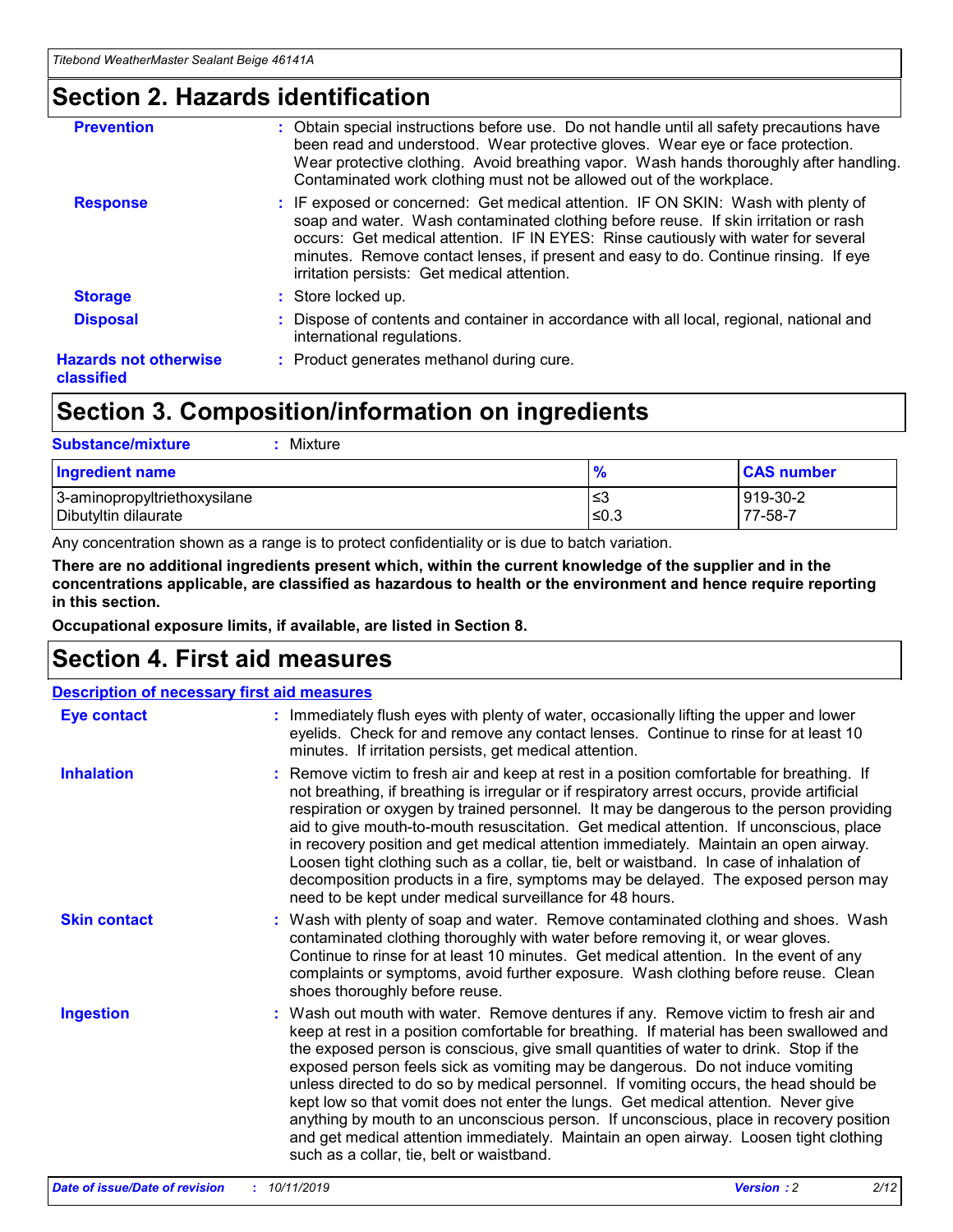## **Section 4. First aid measures**

| Most important symptoms/effects, acute and delayed |  |                                                                                                                                                                                                                                                                                                                                                                                                                 |  |  |
|----------------------------------------------------|--|-----------------------------------------------------------------------------------------------------------------------------------------------------------------------------------------------------------------------------------------------------------------------------------------------------------------------------------------------------------------------------------------------------------------|--|--|
| <b>Potential acute health effects</b>              |  |                                                                                                                                                                                                                                                                                                                                                                                                                 |  |  |
| <b>Eye contact</b>                                 |  | : May cause eye irritation.                                                                                                                                                                                                                                                                                                                                                                                     |  |  |
| <b>Inhalation</b>                                  |  | : No known significant effects or critical hazards.                                                                                                                                                                                                                                                                                                                                                             |  |  |
| <b>Skin contact</b>                                |  | : May cause skin irritation.                                                                                                                                                                                                                                                                                                                                                                                    |  |  |
| <b>Ingestion</b>                                   |  | : No known significant effects or critical hazards.                                                                                                                                                                                                                                                                                                                                                             |  |  |
| Over-exposure signs/symptoms                       |  |                                                                                                                                                                                                                                                                                                                                                                                                                 |  |  |
| <b>Eye contact</b>                                 |  | : Adverse symptoms may include the following:<br>irritation<br>watering<br>redness                                                                                                                                                                                                                                                                                                                              |  |  |
| <b>Inhalation</b>                                  |  | : Adverse symptoms may include the following:<br>reduced fetal weight<br>increase in fetal deaths<br>skeletal malformations                                                                                                                                                                                                                                                                                     |  |  |
| <b>Skin contact</b>                                |  | : Adverse symptoms may include the following:<br>irritation<br>redness<br>reduced fetal weight<br>increase in fetal deaths<br>skeletal malformations                                                                                                                                                                                                                                                            |  |  |
| <b>Ingestion</b>                                   |  | : Adverse symptoms may include the following:<br>reduced fetal weight<br>increase in fetal deaths<br>skeletal malformations                                                                                                                                                                                                                                                                                     |  |  |
|                                                    |  | <b>Indication of immediate medical attention and special treatment needed, if necessary</b>                                                                                                                                                                                                                                                                                                                     |  |  |
| <b>Notes to physician</b>                          |  | : In case of inhalation of decomposition products in a fire, symptoms may be delayed.<br>The exposed person may need to be kept under medical surveillance for 48 hours.                                                                                                                                                                                                                                        |  |  |
| <b>Specific treatments</b>                         |  | : No specific treatment.                                                                                                                                                                                                                                                                                                                                                                                        |  |  |
| <b>Protection of first-aiders</b>                  |  | : No action shall be taken involving any personal risk or without suitable training. If it is<br>suspected that fumes are still present, the rescuer should wear an appropriate mask or<br>self-contained breathing apparatus. It may be dangerous to the person providing aid to<br>give mouth-to-mouth resuscitation. Wash contaminated clothing thoroughly with water<br>before removing it, or wear gloves. |  |  |

**See toxicological information (Section 11)**

### **Section 5. Fire-fighting measures**

| <b>Extinguishing media</b>                             |                                                                                                                                                                                                     |
|--------------------------------------------------------|-----------------------------------------------------------------------------------------------------------------------------------------------------------------------------------------------------|
| <b>Suitable extinguishing</b><br>media                 | : Use an extinguishing agent suitable for the surrounding fire.                                                                                                                                     |
| <b>Unsuitable extinguishing</b><br>media               | : None known.                                                                                                                                                                                       |
| <b>Specific hazards arising</b><br>from the chemical   | : In a fire or if heated, a pressure increase will occur and the container may burst.                                                                                                               |
| <b>Hazardous thermal</b><br>decomposition products     | : Decomposition products may include the following materials:<br>carbon dioxide<br>carbon monoxide<br>nitrogen oxides<br>metal oxide/oxides                                                         |
| <b>Special protective actions</b><br>for fire-fighters | : Promptly isolate the scene by removing all persons from the vicinity of the incident if<br>there is a fire. No action shall be taken involving any personal risk or without suitable<br>training. |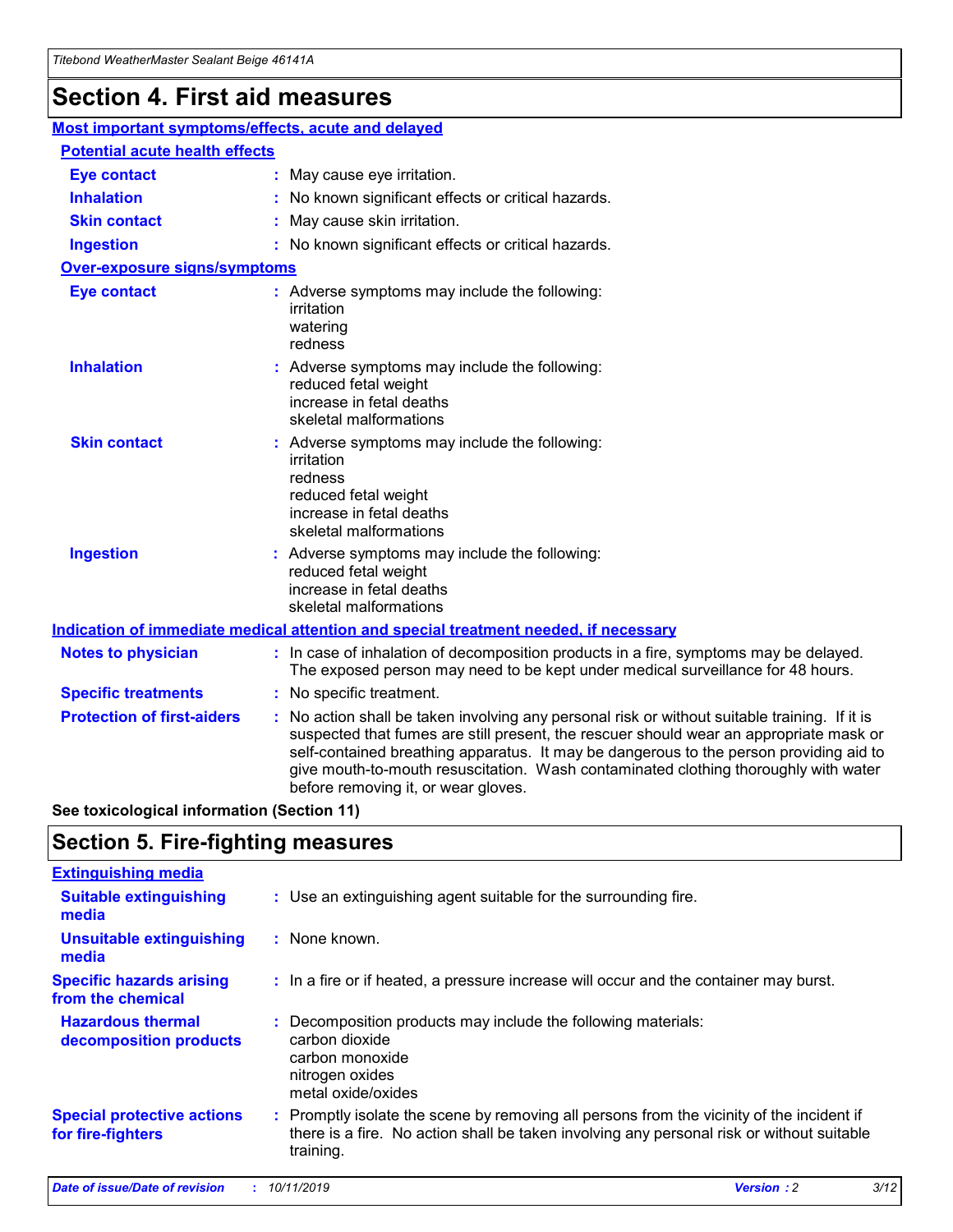### **Section 5. Fire-fighting measures**

**Special protective equipment for fire-fighters** Fire-fighters should wear appropriate protective equipment and self-contained breathing **:** apparatus (SCBA) with a full face-piece operated in positive pressure mode.

### **Section 6. Accidental release measures**

#### **Personal precautions, protective equipment and emergency procedures**

| For non-emergency<br>personnel                               | : No action shall be taken involving any personal risk or without suitable training.<br>Evacuate surrounding areas. Keep unnecessary and unprotected personnel from<br>entering. Do not touch or walk through spilled material. Avoid breathing vapor or mist.<br>Provide adequate ventilation. Wear appropriate respirator when ventilation is<br>inadequate. Put on appropriate personal protective equipment.                                                                                                                                                                                                                                                                                             |
|--------------------------------------------------------------|--------------------------------------------------------------------------------------------------------------------------------------------------------------------------------------------------------------------------------------------------------------------------------------------------------------------------------------------------------------------------------------------------------------------------------------------------------------------------------------------------------------------------------------------------------------------------------------------------------------------------------------------------------------------------------------------------------------|
|                                                              | For emergency responders : If specialized clothing is required to deal with the spillage, take note of any information in<br>Section 8 on suitable and unsuitable materials. See also the information in "For non-<br>emergency personnel".                                                                                                                                                                                                                                                                                                                                                                                                                                                                  |
| <b>Environmental precautions</b>                             | : Avoid dispersal of spilled material and runoff and contact with soil, waterways, drains<br>and sewers. Inform the relevant authorities if the product has caused environmental<br>pollution (sewers, waterways, soil or air).                                                                                                                                                                                                                                                                                                                                                                                                                                                                              |
| <b>Methods and materials for containment and cleaning up</b> |                                                                                                                                                                                                                                                                                                                                                                                                                                                                                                                                                                                                                                                                                                              |
| <b>Small spill</b>                                           | : Stop leak if without risk. Move containers from spill area. Dilute with water and mop up<br>if water-soluble. Alternatively, or if water-insoluble, absorb with an inert dry material and<br>place in an appropriate waste disposal container. Dispose of via a licensed waste<br>disposal contractor.                                                                                                                                                                                                                                                                                                                                                                                                     |
| <b>Large spill</b>                                           | : Stop leak if without risk. Move containers from spill area. Approach release from<br>upwind. Prevent entry into sewers, water courses, basements or confined areas. Wash<br>spillages into an effluent treatment plant or proceed as follows. Contain and collect<br>spillage with non-combustible, absorbent material e.g. sand, earth, vermiculite or<br>diatomaceous earth and place in container for disposal according to local regulations<br>(see Section 13). Dispose of via a licensed waste disposal contractor. Contaminated<br>absorbent material may pose the same hazard as the spilled product. Note: see<br>Section 1 for emergency contact information and Section 13 for waste disposal. |

### **Section 7. Handling and storage**

| <b>Precautions for safe handling</b>                                             |                                                                                                                                                                                                                                                                                                                                                                                                                                                                                                                                                                                                                                                                                                                                                                                                                                                  |
|----------------------------------------------------------------------------------|--------------------------------------------------------------------------------------------------------------------------------------------------------------------------------------------------------------------------------------------------------------------------------------------------------------------------------------------------------------------------------------------------------------------------------------------------------------------------------------------------------------------------------------------------------------------------------------------------------------------------------------------------------------------------------------------------------------------------------------------------------------------------------------------------------------------------------------------------|
| <b>Protective measures</b>                                                       | : Put on appropriate personal protective equipment (see Section 8). Persons with a<br>history of skin sensitization problems should not be employed in any process in which<br>this product is used. Avoid exposure - obtain special instructions before use. Avoid<br>exposure during pregnancy. Do not handle until all safety precautions have been read<br>and understood. Do not get in eyes or on skin or clothing. Do not ingest. Avoid<br>breathing vapor or mist. If during normal use the material presents a respiratory hazard,<br>use only with adequate ventilation or wear appropriate respirator. Keep in the original<br>container or an approved alternative made from a compatible material, kept tightly<br>closed when not in use. Empty containers retain product residue and can be hazardous.<br>Do not reuse container. |
| <b>Advice on general</b><br>occupational hygiene                                 | : Eating, drinking and smoking should be prohibited in areas where this material is<br>handled, stored and processed. Workers should wash hands and face before eating,<br>drinking and smoking. Remove contaminated clothing and protective equipment before<br>entering eating areas. See also Section 8 for additional information on hygiene<br>measures.                                                                                                                                                                                                                                                                                                                                                                                                                                                                                    |
| <b>Conditions for safe storage,</b><br>including any<br><b>incompatibilities</b> | : Store between the following temperatures: 0 to 120 $\degree$ C (32 to 248 $\degree$ F). Store in<br>accordance with local regulations. Store in original container protected from direct<br>sunlight in a dry, cool and well-ventilated area, away from incompatible materials (see<br>Section 10) and food and drink. Store locked up. Keep container tightly closed and<br>sealed until ready for use. Containers that have been opened must be carefully<br>resealed and kept upright to prevent leakage. Do not store in unlabeled containers.<br>Use appropriate containment to avoid environmental contamination. See Section 10 for<br>incompatible materials before handling or use.                                                                                                                                                   |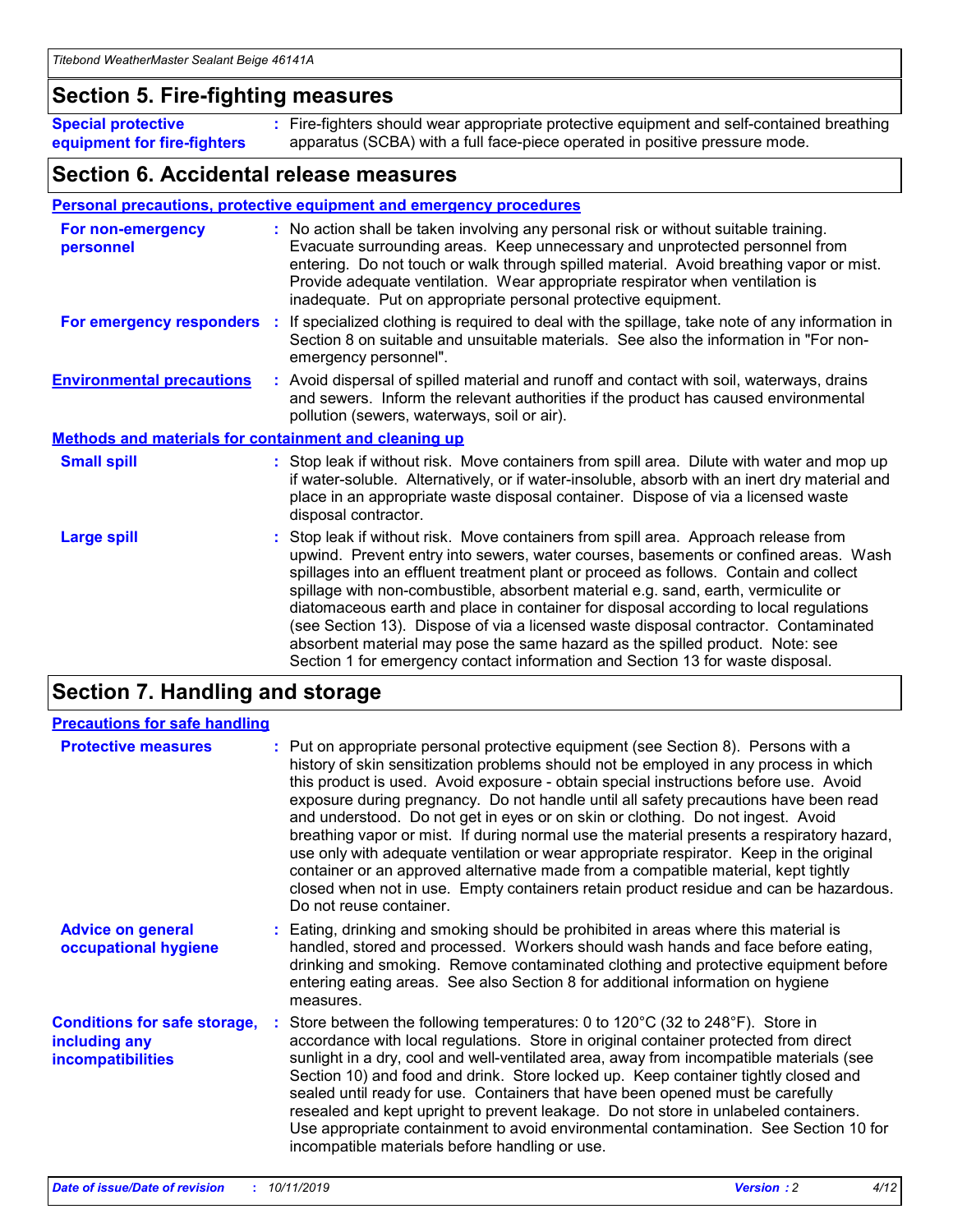## **Section 8. Exposure controls/personal protection**

#### **Control parameters**

#### **Occupational exposure limits**

| <b>Ingredient name</b>                               |    |                                          | <b>Exposure limits</b>                                                                                                                                                                                                                                                                                                                                                                                                                                                                                                                                                                                                 |
|------------------------------------------------------|----|------------------------------------------|------------------------------------------------------------------------------------------------------------------------------------------------------------------------------------------------------------------------------------------------------------------------------------------------------------------------------------------------------------------------------------------------------------------------------------------------------------------------------------------------------------------------------------------------------------------------------------------------------------------------|
| 3-aminopropyltriethoxysilane<br>Dibutyltin dilaurate |    |                                          | None.<br>ACGIH TLV (United States, 3/2019). Absorbed through skin.<br>Notes: as Sn<br>TWA: 0.1 mg/m <sup>3</sup> , (as Sn) 8 hours.<br>STEL: 0.2 mg/m <sup>3</sup> , (as Sn) 15 minutes.<br>NIOSH REL (United States, 10/2016). Absorbed through skin.<br>Notes: as Sn<br>TWA: 0.1 mg/m <sup>3</sup> , (as Sn) 10 hours.<br>OSHA PEL (United States, 5/2018). Notes: as Sn<br>TWA: $0.1 \text{ mg/m}^3$ , (as Sn) 8 hours.<br>OSHA PEL 1989 (United States, 3/1989). Absorbed through skin.<br>Notes: measured as Sn<br>TWA: 0.1 mg/m <sup>3</sup> , (measured as Sn) 8 hours. Form: Organic                           |
| <b>Appropriate engineering</b><br>controls           |    |                                          | : If user operations generate dust, fumes, gas, vapor or mist, use process enclosures,<br>local exhaust ventilation or other engineering controls to keep worker exposure to<br>airborne contaminants below any recommended or statutory limits.                                                                                                                                                                                                                                                                                                                                                                       |
| <b>Environmental exposure</b><br><b>controls</b>     |    |                                          | Emissions from ventilation or work process equipment should be checked to ensure<br>they comply with the requirements of environmental protection legislation. In some<br>cases, fume scrubbers, filters or engineering modifications to the process equipment<br>will be necessary to reduce emissions to acceptable levels.                                                                                                                                                                                                                                                                                          |
| <b>Individual protection measures</b>                |    |                                          |                                                                                                                                                                                                                                                                                                                                                                                                                                                                                                                                                                                                                        |
| <b>Hygiene measures</b>                              |    |                                          | : Wash hands, forearms and face thoroughly after handling chemical products, before<br>eating, smoking and using the lavatory and at the end of the working period.<br>Appropriate techniques should be used to remove potentially contaminated clothing.<br>Contaminated work clothing should not be allowed out of the workplace. Wash<br>contaminated clothing before reusing. Ensure that eyewash stations and safety<br>showers are close to the workstation location.                                                                                                                                            |
| <b>Eye/face protection</b>                           |    |                                          | : Safety eyewear complying with an approved standard should be used when a risk<br>assessment indicates this is necessary to avoid exposure to liquid splashes, mists,<br>gases or dusts. If contact is possible, the following protection should be worn, unless<br>the assessment indicates a higher degree of protection: chemical splash goggles.                                                                                                                                                                                                                                                                  |
| <b>Skin protection</b>                               |    |                                          |                                                                                                                                                                                                                                                                                                                                                                                                                                                                                                                                                                                                                        |
| <b>Hand protection</b>                               |    |                                          | : Chemical-resistant, impervious gloves complying with an approved standard should be<br>worn at all times when handling chemical products if a risk assessment indicates this is<br>necessary. Considering the parameters specified by the glove manufacturer, check<br>during use that the gloves are still retaining their protective properties. It should be<br>noted that the time to breakthrough for any glove material may be different for different<br>glove manufacturers. In the case of mixtures, consisting of several substances, the<br>protection time of the gloves cannot be accurately estimated. |
| <b>Body protection</b>                               |    | handling this product.                   | Personal protective equipment for the body should be selected based on the task being<br>performed and the risks involved and should be approved by a specialist before                                                                                                                                                                                                                                                                                                                                                                                                                                                |
| <b>Other skin protection</b>                         |    | specialist before handling this product. | : Appropriate footwear and any additional skin protection measures should be selected<br>based on the task being performed and the risks involved and should be approved by a                                                                                                                                                                                                                                                                                                                                                                                                                                          |
| <b>Respiratory protection</b>                        | ÷. | aspects of use.                          | Based on the hazard and potential for exposure, select a respirator that meets the<br>appropriate standard or certification. Respirators must be used according to a<br>respiratory protection program to ensure proper fitting, training, and other important                                                                                                                                                                                                                                                                                                                                                         |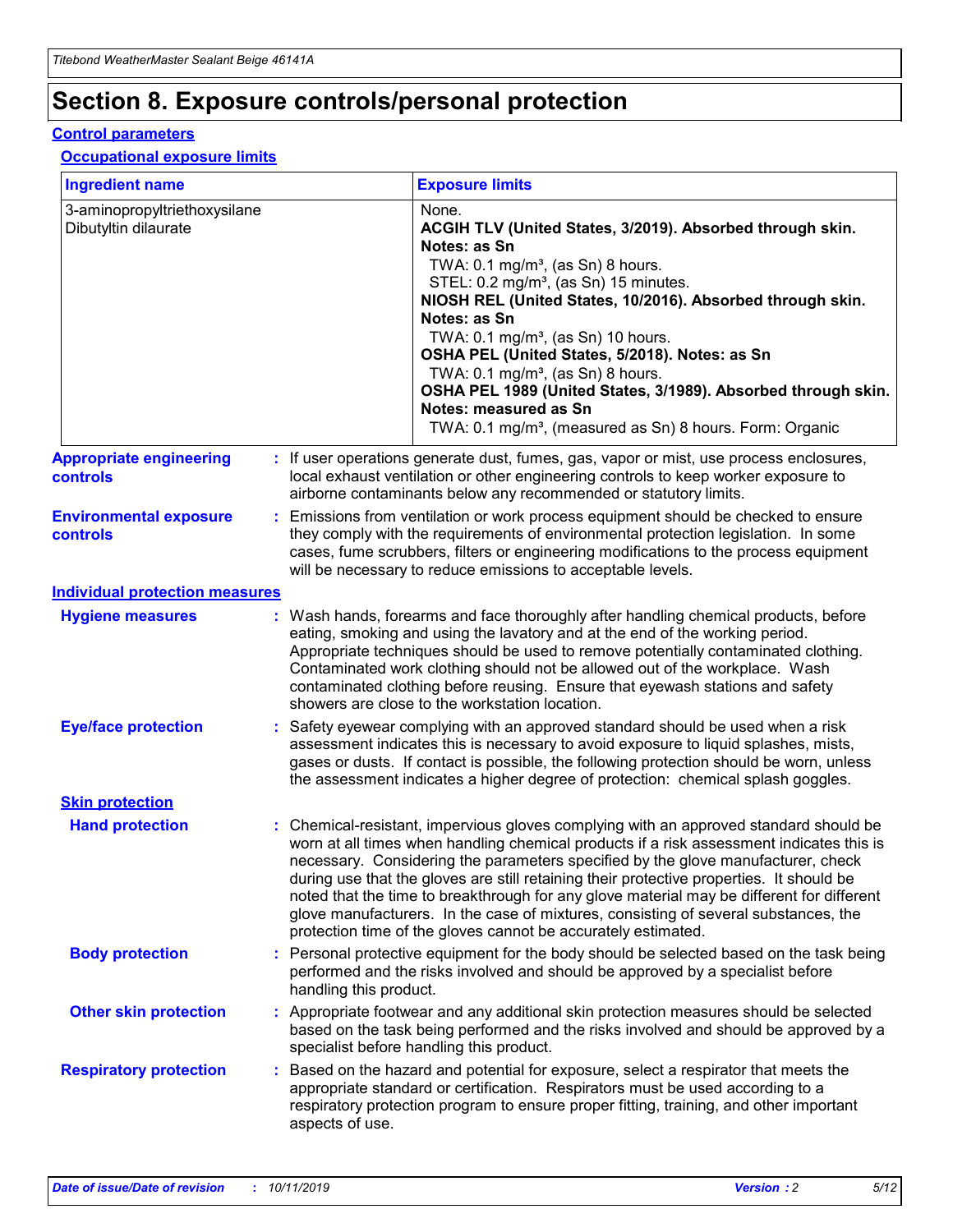### **Section 9. Physical and chemical properties**

#### **Appearance**

| <b>Physical state</b>                             | : Liquid. [Paste.]                                              |
|---------------------------------------------------|-----------------------------------------------------------------|
| <b>Color</b>                                      | Beige.                                                          |
| Odor                                              | None [Slight]                                                   |
| <b>Odor threshold</b>                             | $:$ Not available.                                              |
| рH                                                | : Not applicable.                                               |
| <b>Melting point</b>                              | : Not available.                                                |
| <b>Boiling point</b>                              | : $>100^{\circ}$ C ( $>212^{\circ}$ F)                          |
| <b>Flash point</b>                                | : Closed cup: >200°C (>392°F) [Setaflash.]                      |
| <b>Evaporation rate</b>                           | $:$ <1 (butyl acetate = 1)                                      |
| <b>Flammability (solid, gas)</b>                  | : Not available.                                                |
| Lower and upper explosive<br>(flammable) limits   | : Not available.                                                |
| <b>VOC (less water, less</b><br>exempt solvents)  | : 0 g/l                                                         |
| <b>Volatility</b>                                 | $: 0\%$ (w/w)                                                   |
| <b>Vapor density</b>                              | : Not available.                                                |
| <b>Relative density</b>                           | : 1.4329                                                        |
| <b>Solubility</b>                                 | Insoluble in the following materials: cold water and hot water. |
| <b>Solubility in water</b>                        |                                                                 |
|                                                   | $:$ Not available.                                              |
| <b>Partition coefficient: n-</b><br>octanol/water | $:$ Not available.                                              |
| <b>Auto-ignition temperature</b>                  | : Not available.                                                |
| <b>Decomposition temperature</b>                  | : Not available.                                                |

### **Section 10. Stability and reactivity**

| <b>Reactivity</b>                            |    | : No specific test data related to reactivity available for this product or its ingredients.            |
|----------------------------------------------|----|---------------------------------------------------------------------------------------------------------|
| <b>Chemical stability</b>                    |    | : The product is stable.                                                                                |
| <b>Possibility of hazardous</b><br>reactions |    | : Under normal conditions of storage and use, hazardous reactions will not occur.                       |
| <b>Conditions to avoid</b>                   |    | : No specific data.                                                                                     |
| <b>Incompatible materials</b>                | ٠. | No specific data.                                                                                       |
| <b>Hazardous decomposition</b><br>products   | ÷. | Under normal conditions of storage and use, hazardous decomposition products should<br>not be produced. |

### **Section 11. Toxicological information**

### **Information on toxicological effects**

#### **Acute toxicity**

| <b>Product/ingredient name</b> | <b>Result</b>           | <b>Species</b> | <b>Dose</b>                | <b>Exposure</b> |
|--------------------------------|-------------------------|----------------|----------------------------|-----------------|
| 3-aminopropyltriethoxysilane   | <b>ILD50 Dermal</b>     | Rabbit         | 4.29 g/kg                  |                 |
| Dibutyltin dilaurate           | ILD50 Oral<br>LD50 Oral | Rat<br>Rat     | $1.57$ g/kg<br>175 $mg/kg$ |                 |
|                                |                         |                |                            |                 |

**Irritation/Corrosion**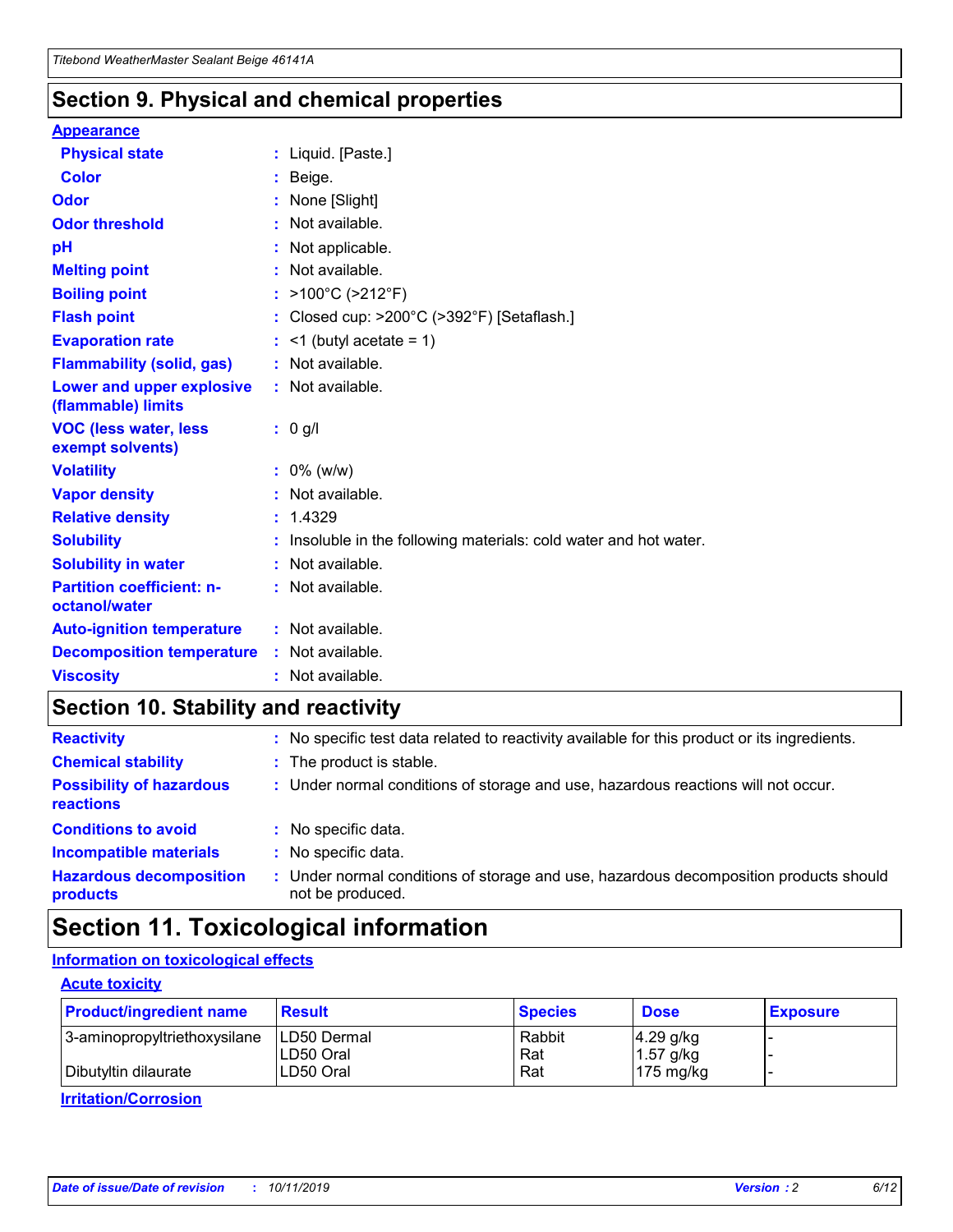## **Section 11. Toxicological information**

| <b>Product/ingredient name</b> | <b>Result</b>            | <b>Species</b> | <b>Score</b> | <b>Exposure</b>     | <b>Observation</b> |
|--------------------------------|--------------------------|----------------|--------------|---------------------|--------------------|
| 3-aminopropyltriethoxysilane   | Eyes - Mild irritant     | Rabbit         |              | $100 \text{ mg}$    |                    |
|                                | Eyes - Severe irritant   | Rabbit         |              | 24 hours 750        |                    |
|                                |                          |                |              | ug                  |                    |
|                                | Skin - Severe irritant   | Rabbit         |              | 24 hours 5          |                    |
|                                |                          |                |              | mq                  |                    |
| Dibutyltin dilaurate           | Eyes - Moderate irritant | Rabbit         |              | <b>24 hours 100</b> |                    |
|                                | Skin - Severe irritant   | Rabbit         |              | mg<br>500 mg        |                    |
|                                |                          |                |              |                     |                    |

### **Sensitization**

Not available.

#### **Mutagenicity**

Not available.

#### **Carcinogenicity**

Not available.

#### **Reproductive toxicity**

Not available.

#### **Teratogenicity**

Not available.

#### **Specific target organ toxicity (single exposure)**

Not available.

#### **Specific target organ toxicity (repeated exposure)**

| <b>Name</b>                                                                  |                                                                            | <b>Category</b>                                     | <b>Route of</b><br>exposure | <b>Target organs</b> |
|------------------------------------------------------------------------------|----------------------------------------------------------------------------|-----------------------------------------------------|-----------------------------|----------------------|
| Dibutyltin dilaurate                                                         |                                                                            | Category 1                                          | -                           | respiratory system   |
| <b>Aspiration hazard</b><br>Not available.                                   |                                                                            |                                                     |                             |                      |
| <b>Information on the likely</b><br>routes of exposure                       | : Not available.                                                           |                                                     |                             |                      |
| <b>Potential acute health effects</b>                                        |                                                                            |                                                     |                             |                      |
| <b>Eye contact</b>                                                           | : May cause eye irritation.                                                |                                                     |                             |                      |
| <b>Inhalation</b>                                                            |                                                                            | : No known significant effects or critical hazards. |                             |                      |
| <b>Skin contact</b>                                                          | : May cause skin irritation.                                               |                                                     |                             |                      |
| <b>Ingestion</b>                                                             |                                                                            | : No known significant effects or critical hazards. |                             |                      |
| Symptoms related to the physical, chemical and toxicological characteristics |                                                                            |                                                     |                             |                      |
| <b>Eye contact</b>                                                           | irritation<br>watering<br>redness                                          | : Adverse symptoms may include the following:       |                             |                      |
| <b>Inhalation</b>                                                            | reduced fetal weight<br>increase in fetal deaths<br>skeletal malformations | : Adverse symptoms may include the following:       |                             |                      |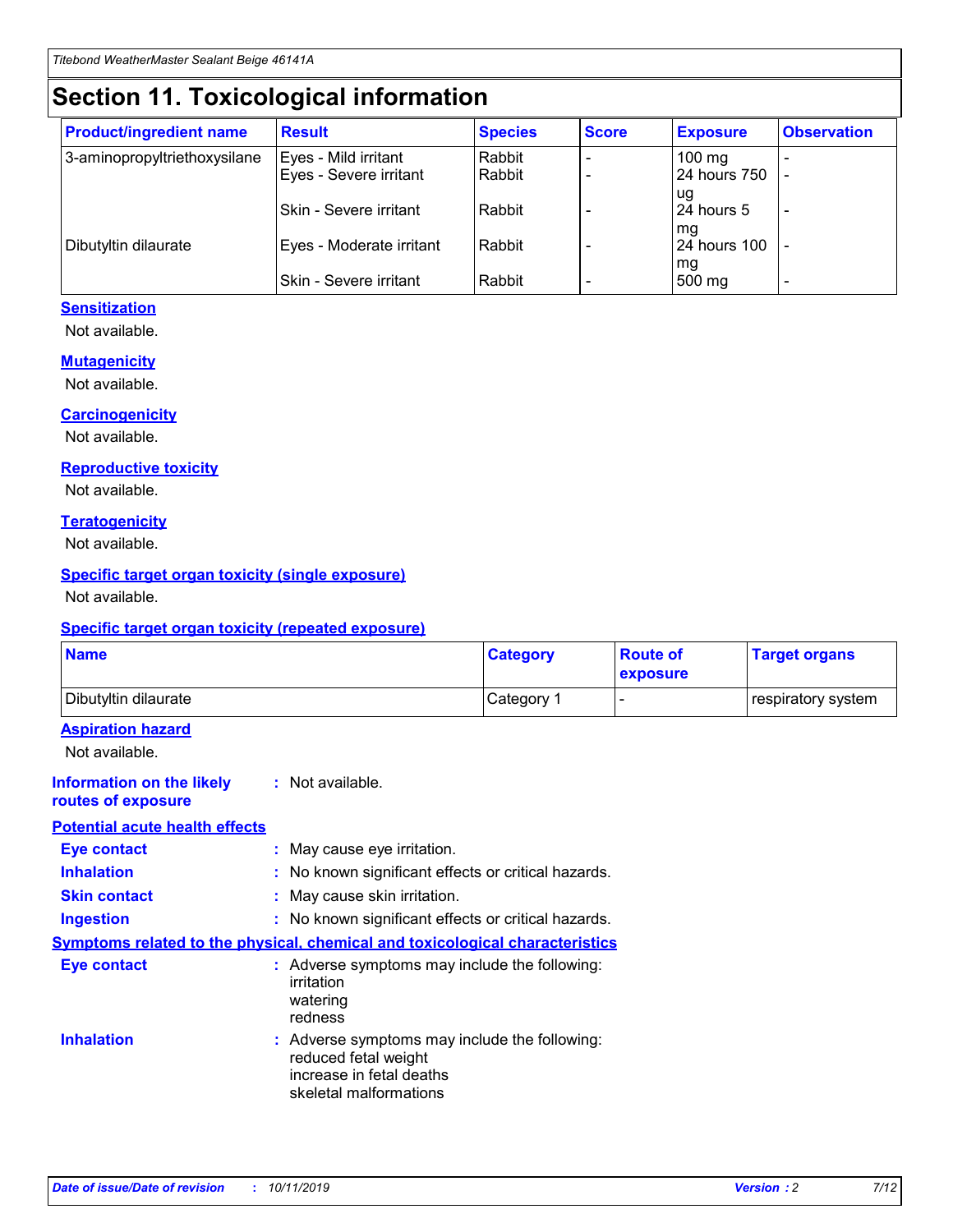## **Section 11. Toxicological information**

| <b>Skin contact</b>                     | : Adverse symptoms may include the following:                                                            |
|-----------------------------------------|----------------------------------------------------------------------------------------------------------|
|                                         | irritation                                                                                               |
|                                         | redness                                                                                                  |
|                                         | reduced fetal weight                                                                                     |
|                                         | increase in fetal deaths                                                                                 |
|                                         | skeletal malformations                                                                                   |
| <b>Ingestion</b>                        | : Adverse symptoms may include the following:                                                            |
|                                         | reduced fetal weight                                                                                     |
|                                         | increase in fetal deaths                                                                                 |
|                                         | skeletal malformations                                                                                   |
|                                         | Delayed and immediate effects and also chronic effects from short and long term exposure                 |
| <b>Short term exposure</b>              |                                                                                                          |
| <b>Potential immediate</b>              | : Not available.                                                                                         |
| effects                                 |                                                                                                          |
| <b>Potential delayed effects</b>        | : Not available.                                                                                         |
| Long term exposure                      |                                                                                                          |
| <b>Potential immediate</b>              | : Not available.                                                                                         |
| effects                                 |                                                                                                          |
| <b>Potential delayed effects</b>        | : Not available.                                                                                         |
| <b>Potential chronic health effects</b> |                                                                                                          |
| Not available.                          |                                                                                                          |
| <b>General</b>                          | : Once sensitized, a severe allergic reaction may occur when subsequently exposed to<br>very low levels. |
| <b>Carcinogenicity</b>                  | : No known significant effects or critical hazards.                                                      |
| <b>Mutagenicity</b>                     | : No known significant effects or critical hazards.                                                      |
| <b>Teratogenicity</b>                   | May damage the unborn child.                                                                             |
| <b>Developmental effects</b>            | : No known significant effects or critical hazards.                                                      |
| <b>Fertility effects</b>                | May damage fertility.                                                                                    |
| <b>Numerical measures of toxicity</b>   |                                                                                                          |
| <b>Acute toxicity estimates</b>         |                                                                                                          |
| الملحلة والمستحيط والمسالم              |                                                                                                          |

Not available.

## **Section 12. Ecological information**

#### **Toxicity**

| <b>Product/ingredient name</b> | <b>Result</b>                     | <b>Species</b>                       | <b>Exposure</b> |
|--------------------------------|-----------------------------------|--------------------------------------|-----------------|
| Dibutyltin dilaurate           | Chronic EC10 > 2 mg/l Fresh water | Algae - Scenedesmus<br>I subspicatus | l 96 hours i    |

### **Persistence and degradability**

| <b>Product/ingredient name</b> | <b>Test</b>                                                                    | <b>Result</b>  |                   | <b>Dose</b> | <b>Inoculum</b>         |
|--------------------------------|--------------------------------------------------------------------------------|----------------|-------------------|-------------|-------------------------|
| Dibutyltin dilaurate           | OECD 301F<br>Ready<br>Biodegradability -<br>Manometric<br>Respirometry<br>Test | 23 % - 28 days |                   |             |                         |
| <b>Product/ingredient name</b> | <b>Aquatic half-life</b>                                                       |                | <b>Photolysis</b> |             | <b>Biodegradability</b> |
| Dibutyltin dilaurate           |                                                                                |                |                   |             | Inherent                |

### **Bioaccumulative potential**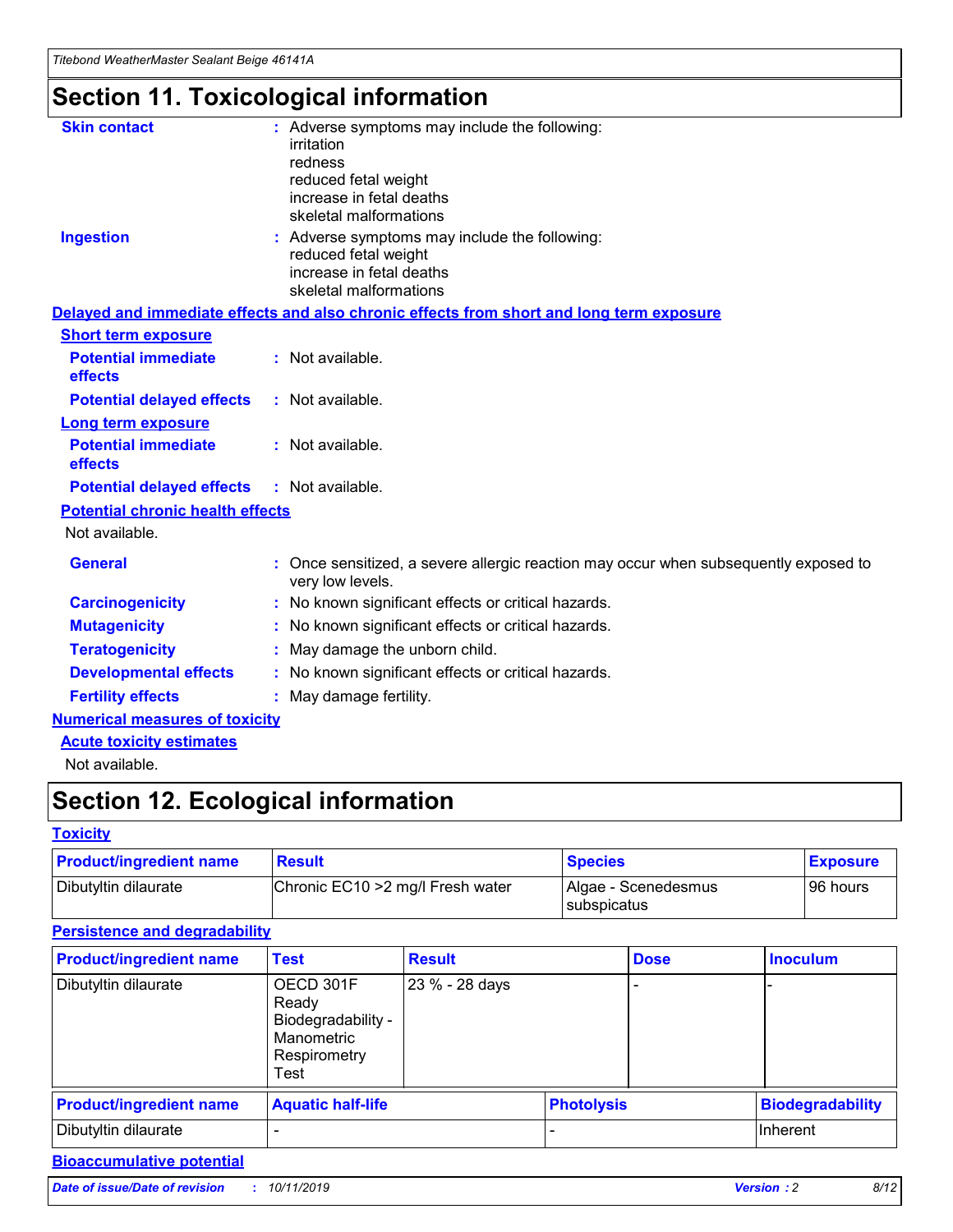## **Section 12. Ecological information**

| <b>Product/ingredient name</b> | $LoaPow$ | <b>BCF</b> | <b>Potential</b> |
|--------------------------------|----------|------------|------------------|
| 3-aminopropyltriethoxysilane   | 1.7      | 3.4        | low              |
| Dibutyltin dilaurate           | 4.44     | 2.91       | low              |

#### **Mobility in soil**

| <i></i>                                                       |                                                     |
|---------------------------------------------------------------|-----------------------------------------------------|
| <b>Soil/water partition</b><br>coefficient (K <sub>oc</sub> ) | : Not available.                                    |
| <b>Other adverse effects</b>                                  | : No known significant effects or critical hazards. |

### **Section 13. Disposal considerations**

**Disposal methods :**

The generation of waste should be avoided or minimized wherever possible. Disposal of this product, solutions and any by-products should at all times comply with the requirements of environmental protection and waste disposal legislation and any regional local authority requirements. Dispose of surplus and non-recyclable products via a licensed waste disposal contractor. Waste should not be disposed of untreated to the sewer unless fully compliant with the requirements of all authorities with jurisdiction. Waste packaging should be recycled. Incineration or landfill should only be considered when recycling is not feasible. This material and its container must be disposed of in a safe way. Care should be taken when handling emptied containers that have not been cleaned or rinsed out. Empty containers or liners may retain some product residues. Avoid dispersal of spilled material and runoff and contact with soil, waterways, drains and sewers.

## **Section 14. Transport information**

|                                      | <b>DOT</b><br><b>Classification</b> | <b>TDG</b><br><b>Classification</b> | <b>Mexico</b><br><b>Classification</b> | <b>ADR/RID</b>               | <b>IMDG</b>    | <b>IATA</b>              |
|--------------------------------------|-------------------------------------|-------------------------------------|----------------------------------------|------------------------------|----------------|--------------------------|
| <b>UN number</b>                     | Not regulated.                      | Not regulated.                      | Not regulated.                         | Not regulated.               | Not regulated. | Not regulated.           |
| <b>UN proper</b><br>shipping name    |                                     |                                     |                                        |                              |                |                          |
| <b>Transport</b><br>hazard class(es) | $\blacksquare$                      | $\overline{\phantom{0}}$            | $\overline{\phantom{a}}$               | $\qquad \qquad \blacksquare$ | $\blacksquare$ | $\overline{\phantom{0}}$ |
| <b>Packing group</b>                 | $\overline{\phantom{a}}$            | -                                   |                                        | -                            |                | -                        |
| <b>Environmental</b><br>hazards      | No.                                 | No.                                 | No.                                    | No.                          | No.            | No.                      |

## **Section 15. Regulatory information**

### **U.S. Federal regulations**

#### **SARA 302/304**

#### **Composition/information on ingredients**

No products were found.

**SARA 304 RQ :** Not applicable.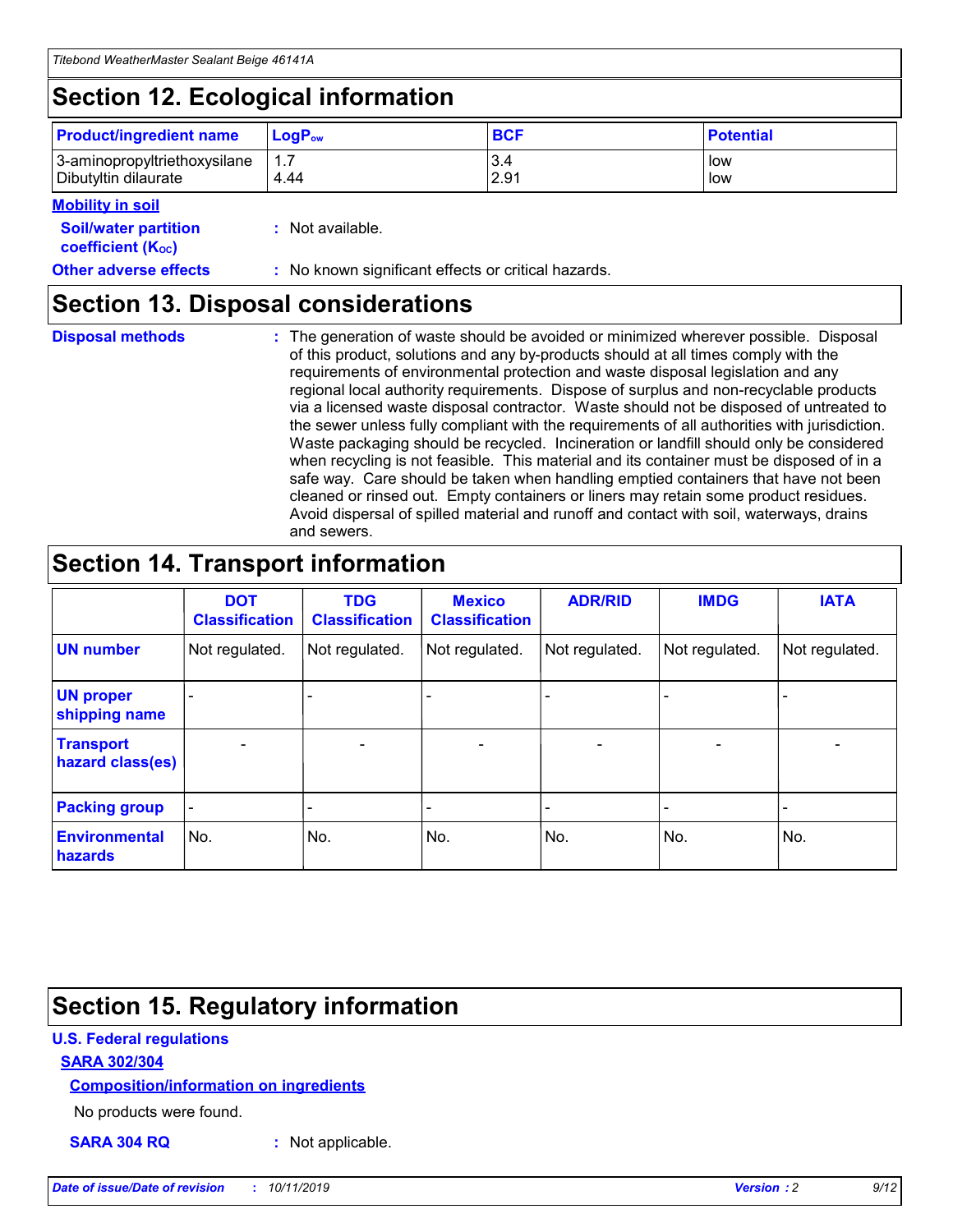## **Section 15. Regulatory information**

#### **SARA 311/312**

**Classification :** EYE IRRITATION - Category 2B SKIN SENSITIZATION - Category 1 TOXIC TO REPRODUCTION (Fertility) - Category 1B TOXIC TO REPRODUCTION (Unborn child) - Category 1B

#### **Composition/information on ingredients**

| <b>Name</b>                  | $\frac{9}{6}$ | <b>Classification</b>                                                                                            |
|------------------------------|---------------|------------------------------------------------------------------------------------------------------------------|
| 3-aminopropyltriethoxysilane | $\leq$ 3      | <b>FLAMMABLE LIQUIDS - Category 4</b><br><b>ACUTE TOXICITY (oral) - Category 4</b>                               |
|                              |               | SKIN IRRITATION - Category 2<br>EYE IRRITATION - Category 2A                                                     |
| Dibutyltin dilaurate         | ≤0.3          | ACUTE TOXICITY (oral) - Category 3<br>SKIN CORROSION - Category 1C                                               |
|                              |               | SERIOUS EYE DAMAGE - Category 1<br>SKIN SENSITIZATION - Category 1<br><b>GERM CELL MUTAGENICITY - Category 2</b> |
|                              |               | TOXIC TO REPRODUCTION (Fertility) - Category 1B<br>TOXIC TO REPRODUCTION (Unborn child) - Category 1B            |
|                              |               | SPECIFIC TARGET ORGAN TOXICITY (REPEATED<br>EXPOSURE) (respiratory system) - Category 1                          |

#### **State regulations**

| <b>Massachusetts</b> | : None of the components are listed. |
|----------------------|--------------------------------------|
| <b>New York</b>      | : None of the components are listed. |
| <b>New Jersey</b>    | : None of the components are listed. |
| <b>Pennsylvania</b>  | : None of the components are listed. |

#### **California Prop. 65**

**A** WARNING: This product can expose you to methanol, which is known to the State of California to cause birth defects or other reproductive harm. For more information go to www.P65Warnings.ca.gov.

| <b>Ingredient name</b> | No significant risk Maximum<br>level | acceptable dosage<br>level |
|------------------------|--------------------------------------|----------------------------|
| methanol               |                                      | Yes.                       |

#### **International regulations**

**Chemical Weapon Convention List Schedules I, II & III Chemicals** Not listed.

#### **Montreal Protocol**

Not listed.

#### **Stockholm Convention on Persistent Organic Pollutants**

Not listed.

### **UNECE Aarhus Protocol on POPs and Heavy Metals**

Not listed.

#### **Inventory list**

### **China :** All components are listed or exempted.

#### **United States TSCA 8(b) inventory :** All components are active or exempted.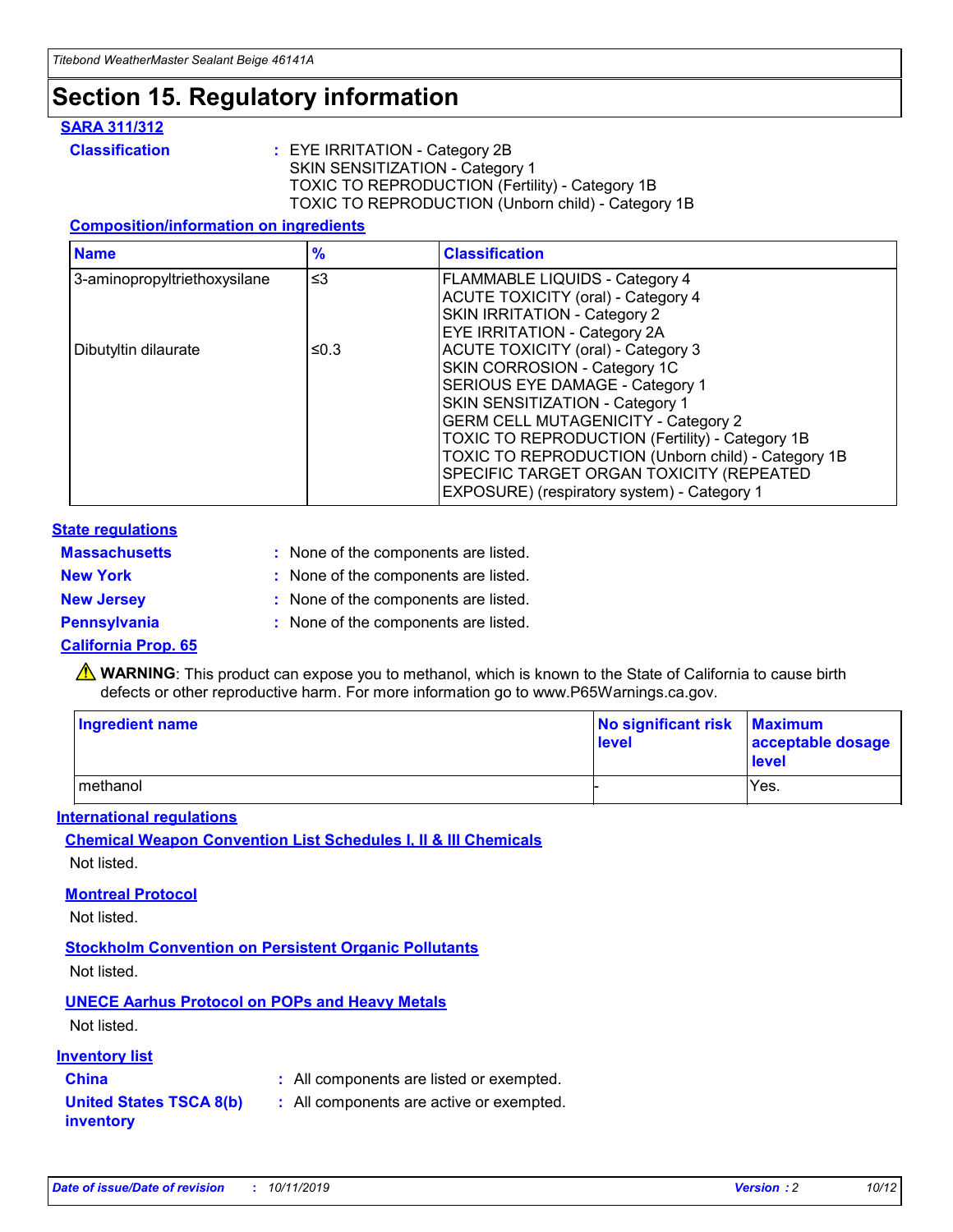## **Section 16. Other information**

**Hazardous Material Information System (U.S.A.)**



**Caution: HMIS® ratings are based on a 0-4 rating scale, with 0 representing minimal hazards or risks, and 4 representing significant hazards or risks. Although HMIS® ratings and the associated label are not required on SDSs or products leaving a facility under 29 CFR 1910.1200, the preparer may choose to provide them. HMIS® ratings are to be used with a fully implemented HMIS® program. HMIS® is a registered trademark and service mark of the American Coatings Association, Inc.**

**The customer is responsible for determining the PPE code for this material. For more information on HMIS® Personal Protective Equipment (PPE) codes, consult the HMIS® Implementation Manual.**

#### **National Fire Protection Association (U.S.A.)**



**Reprinted with permission from NFPA 704-2001, Identification of the Hazards of Materials for Emergency Response Copyright ©1997, National Fire Protection Association, Quincy, MA 02269. This reprinted material is not the complete and official position of the National Fire Protection Association, on the referenced subject which is represented only by the standard in its entirety.**

**Copyright ©2001, National Fire Protection Association, Quincy, MA 02269. This warning system is intended to be interpreted and applied only by properly trained individuals to identify fire, health and reactivity hazards of chemicals. The user is referred to certain limited number of chemicals with recommended classifications in NFPA 49 and NFPA 325, which would be used as a guideline only. Whether the chemicals are classified by NFPA or not, anyone using the 704 systems to classify chemicals does so at their own risk.**

**Procedure used to derive the classification**

| <b>Classification</b>                                                                                                                                                    |                                                                                                                                                  | <b>Justification</b>                                                                                                                                                                                                                                                                                                                                                                                                 |  |
|--------------------------------------------------------------------------------------------------------------------------------------------------------------------------|--------------------------------------------------------------------------------------------------------------------------------------------------|----------------------------------------------------------------------------------------------------------------------------------------------------------------------------------------------------------------------------------------------------------------------------------------------------------------------------------------------------------------------------------------------------------------------|--|
| EYE IRRITATION - Category 2B<br>SKIN SENSITIZATION - Category 1<br>TOXIC TO REPRODUCTION (Fertility) - Category 1B<br>TOXIC TO REPRODUCTION (Unborn child) - Category 1B |                                                                                                                                                  | Expert judgment<br>Expert judgment<br>Expert judgment<br>Expert judgment                                                                                                                                                                                                                                                                                                                                             |  |
| <b>History</b>                                                                                                                                                           |                                                                                                                                                  |                                                                                                                                                                                                                                                                                                                                                                                                                      |  |
| Date of printing                                                                                                                                                         | : 4/22/2022                                                                                                                                      |                                                                                                                                                                                                                                                                                                                                                                                                                      |  |
| Date of issue/Date of<br>revision                                                                                                                                        | : 10/11/2019                                                                                                                                     |                                                                                                                                                                                                                                                                                                                                                                                                                      |  |
| Date of previous issue                                                                                                                                                   | : 10/16/2020                                                                                                                                     |                                                                                                                                                                                                                                                                                                                                                                                                                      |  |
| <b>Version</b>                                                                                                                                                           | $\therefore$ 2                                                                                                                                   |                                                                                                                                                                                                                                                                                                                                                                                                                      |  |
| <b>Key to abbreviations</b>                                                                                                                                              | $\therefore$ ATE = Acute Toxicity Estimate<br><b>BCF</b> = Bioconcentration Factor<br>IBC = Intermediate Bulk Container<br>$UN = United Nations$ | GHS = Globally Harmonized System of Classification and Labelling of Chemicals<br>IATA = International Air Transport Association<br><b>IMDG = International Maritime Dangerous Goods</b><br>LogPow = logarithm of the octanol/water partition coefficient<br>MARPOL = International Convention for the Prevention of Pollution From Ships, 1973<br>as modified by the Protocol of 1978. ("Marpol" = marine pollution) |  |